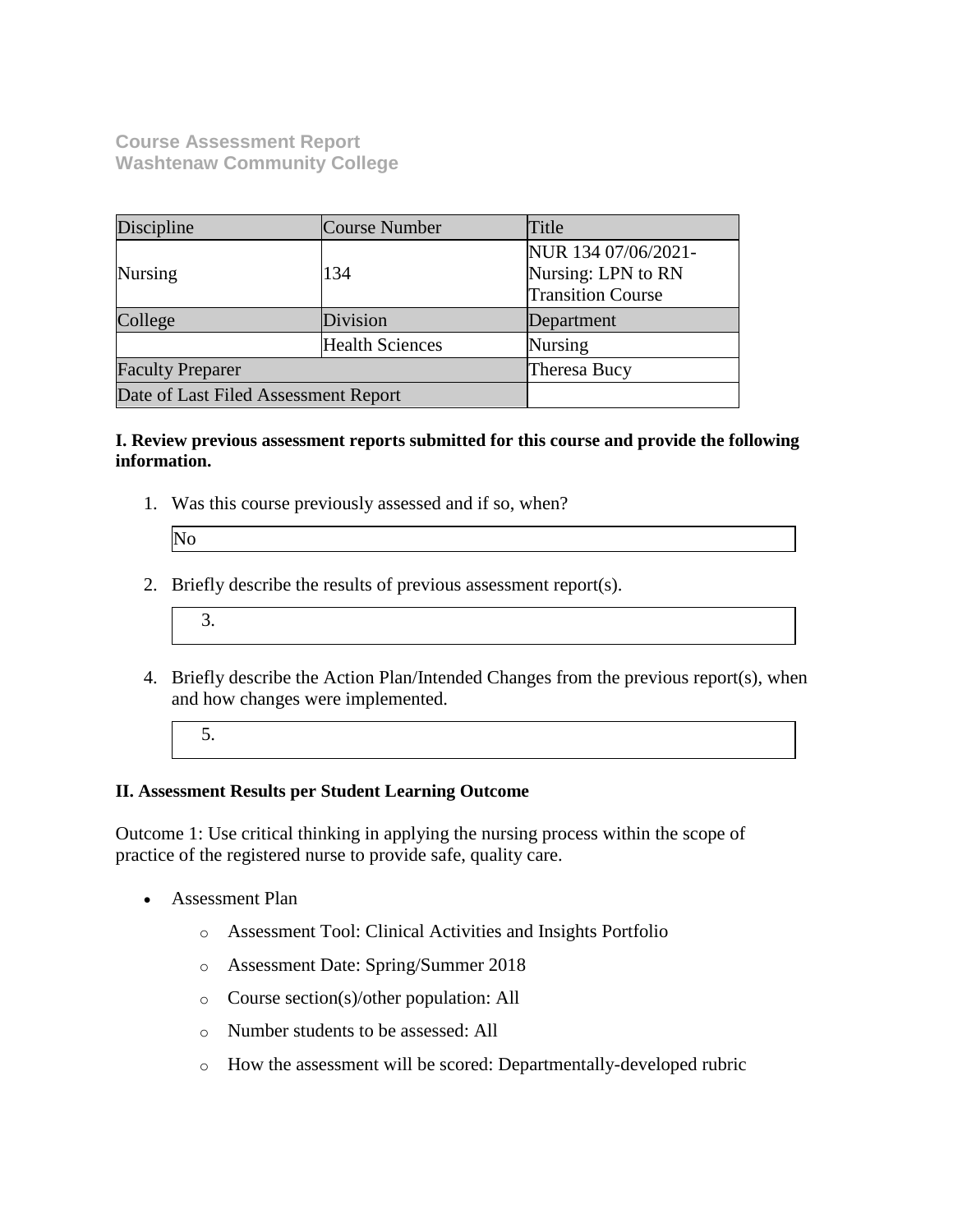- o Standard of success to be used for this assessment: 70% of the students will score 78% or higher
- o Who will score and analyze the data: Course coordinator
- 1. Indicate the Semester(s) and year(s) assessment data were collected for this report.

| riall (indicate years below) below) | Winter (indicate years) | SP/SU (indicate years)<br>below) |
|-------------------------------------|-------------------------|----------------------------------|
| 2020, 2019                          |                         |                                  |

2. Provide assessment sample size data in the table below.

| # of students enrolled | # of students assessed |
|------------------------|------------------------|
|                        |                        |

3. If the number of students assessed differs from the number of students enrolled, please explain why all enrolled students were not assessed, e.g. absence, withdrawal, or did not complete activity.

The total number enrolled for all semesters assessed was 23. One student from the Fall 2020 cohort dropped the course, leaving a total N of 22.

4. Describe how students from all populations (day students on campus, DL, MM, evening, extension center sites, etc.) were included in the assessment based on your selection criteria.

Students in Fall 2019 experienced face-to-face learning. Students in Fall 2020 experienced distance learning. Since the assessment tool is a written reflection, the mode of the course did not affect the ability to assess the outcome.

5. Describe the process used to assess this outcome. Include a brief description of this tool and how it was scored.

The term 'Clinical Activities and Insights' caused some students to believe they had to be in clinical to do the assignment. As a result, the faculty abandoned the portfolio in favor of a discussion board.

6. Briefly describe assessment results based on data collected for this outcome and tool during the course assessment. Discuss the extent to which students achieved this learning outcome and indicate whether the standard of success was met for this outcome and tool.

#### Met Standard of Success: No

Since the tool was not deployed as hoped, there is no data to share with regard to this outcome.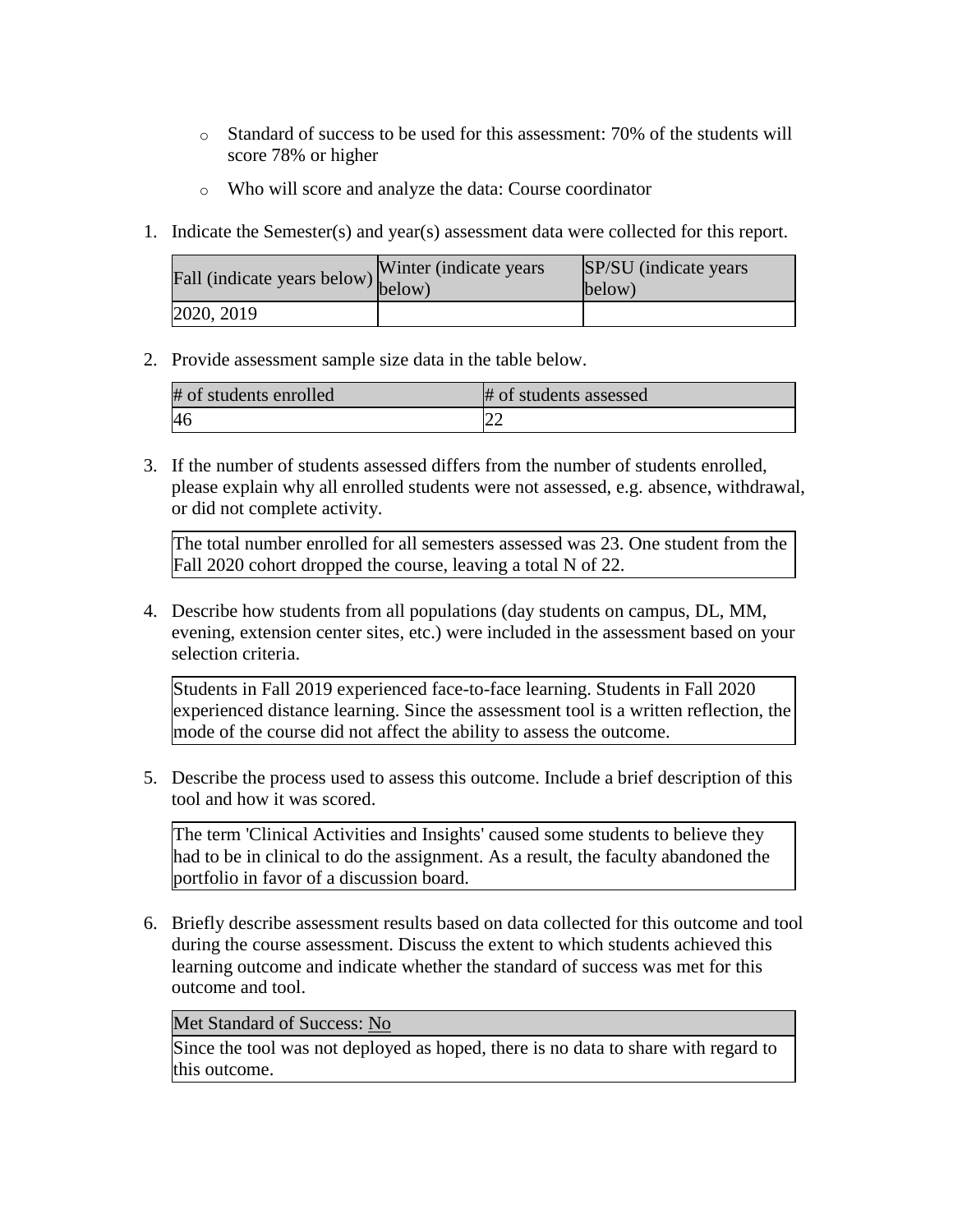7. Based on your interpretation of the assessment results, describe the areas of strength in student achievement of this learning outcome.

Generally, the students showed strength in basic nursing care and priorities. Overall, communication and documentation are strengths of these students. Assessment of patient condition and patient response to therapies are areas of strength for these students.

8. Based on your analysis of student performance, discuss the areas in which student achievement of this learning outcome could be improved. If student met standard of success, you may wish to identify your plans for continuous improvement.

Clarification of the RN role vs the LPN role is a continuing need. During simulations and on test questions, students sometimes gravitate to the familiar LPN role. Delegation, prioritization and assignment questions and simulations will help the students differentiate between the roles.

Outcome 1: Use critical thinking in applying the nursing process within the scope of practice of the registered nurse to provide safe, quality care.

- Assessment Plan
	- o Assessment Tool: Simulation
	- o Assessment Date: Spring/Summer 2018
	- o Course section(s)/other population: All
	- o Number students to be assessed: All
	- o How the assessment will be scored: Departmentally-developed rubric
	- o Standard of success to be used for this assessment: 70% of the students will score 78% or higher
	- o Who will score and analyze the data: Course coordinator
- 1. Indicate the Semester(s) and year(s) assessment data were collected for this report.

| Fall (indicate years below) below) | Winter (indicate years) | SP/SU (indicate years)<br>below) |
|------------------------------------|-------------------------|----------------------------------|
| 2020, 2019                         |                         |                                  |

2. Provide assessment sample size data in the table below.

| # of students enrolled | # of students assessed |
|------------------------|------------------------|
| <sup>46</sup>          | ل ک                    |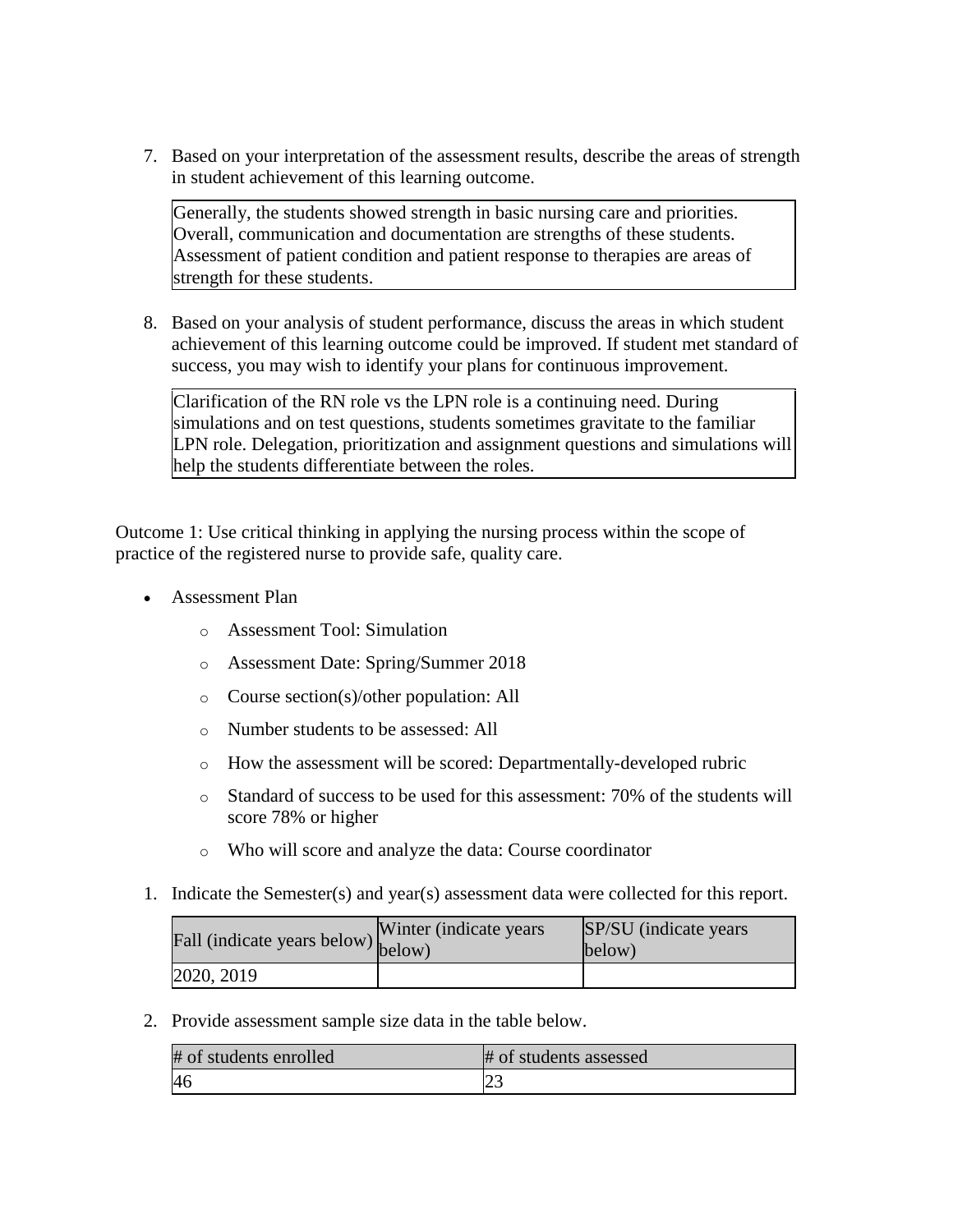3. If the number of students assessed differs from the number of students enrolled, please explain why all enrolled students were not assessed, e.g. absence, withdrawal, or did not complete activity.

The total number enrolled for all semesters assessed was 23. One student from the Fall 2020 cohort dropped the course, leaving a total N of 22.

4. Describe how students from all populations (day students on campus, DL, MM, evening, extension center sites, etc.) were included in the assessment based on your selection criteria.

In 2019, students were face-to-face in lab where simulations were held weekly. In 2020, students were guided in more of a video case study approach to simulation. Both years, the same simulated patients were used. In 2020, hands-on skills were not able to be used during the simulations, due to Covid restrictions and social distancing. In addition, virtual simulation assignments were used in both years.

5. Describe the process used to assess this outcome. Include a brief description of this tool and how it was scored.

A checklist of patient priorities was used to determine student management of patient situations. Students took turns in the various roles of the simulation, as well as observers. In debriefing, student participation was noted in order to give all students credit for the activity. In the case of the virtual simulations, all students performed the individual virtual simulations before participating in the group activity.

6. Briefly describe assessment results based on data collected for this outcome and tool during the course assessment. Discuss the extent to which students achieved this learning outcome and indicate whether the standard of success was met for this outcome and tool.

Met Standard of Success: Yes

The standard of success was met. 86.36% of students achieved 78% or greater.

Of the 22 assessed, three students scored less than 78% and 19 scored greater than 78%.

7. Based on your interpretation of the assessment results, describe the areas of strength in student achievement of this learning outcome.

Generally, the students showed strength in basic nursing care and priorities. Overall, communication and documentation are strengths of these students. Assessment of patient condition and patient response to therapies are areas of strength for these students.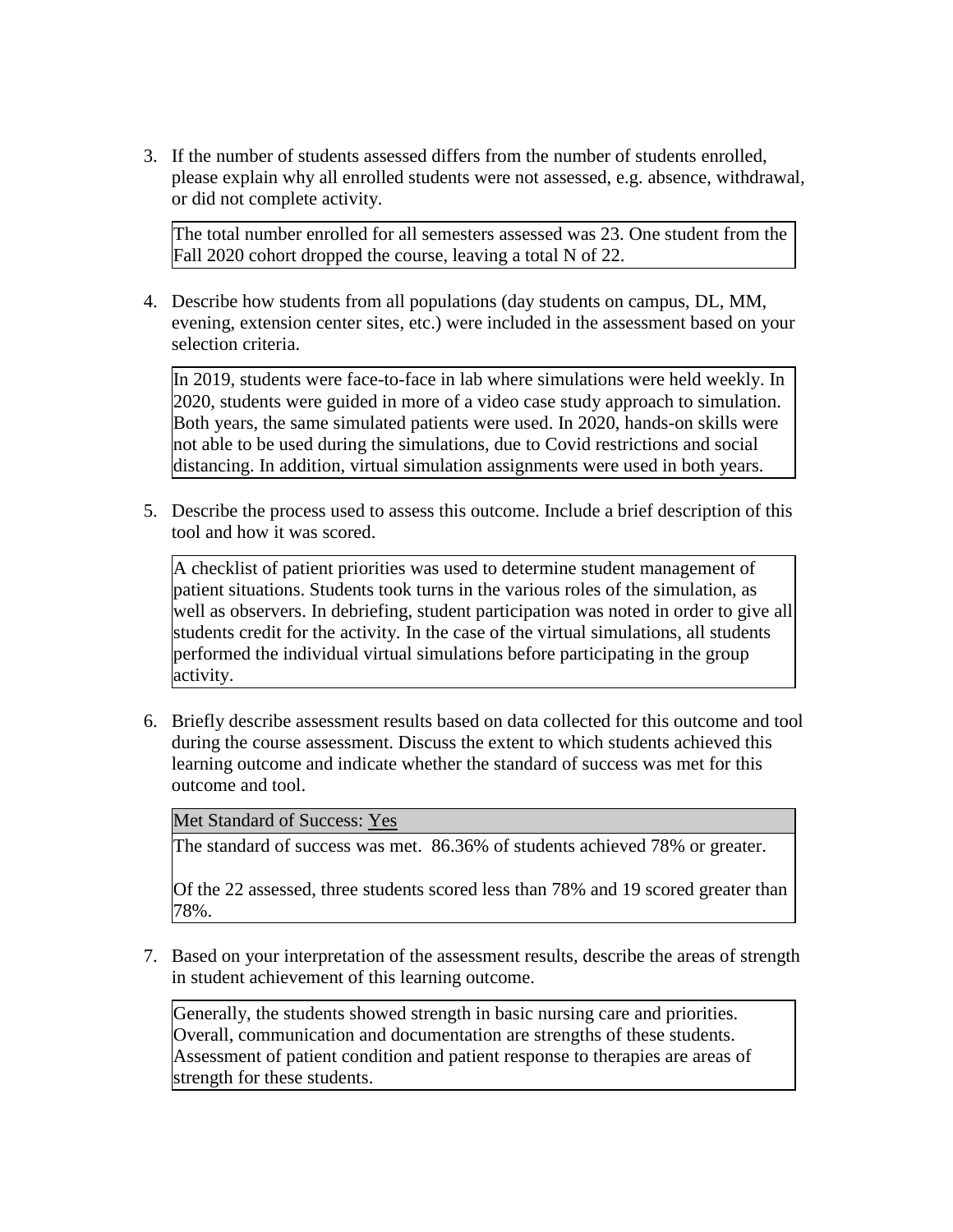8. Based on your analysis of student performance, discuss the areas in which student achievement of this learning outcome could be improved. If student met standard of success, you may wish to identify your plans for continuous improvement.

Clarification of the RN role vs the LPN role is a continuing need. During simulations and on test questions, students sometimes gravitate to the familiar LPN role. Delegation, prioritization and assignment questions and simulations will help the students differentiate between the roles.

Outcome 1: Use critical thinking in applying the nursing process within the scope of practice of the registered nurse to provide safe, quality care.

- Assessment Plan
	- o Assessment Tool: Course exams
	- o Assessment Date: Spring/Summer 2018
	- o Course section(s)/other population: All
	- o Number students to be assessed: All
	- o How the assessment will be scored: Answer key
	- o Standard of success to be used for this assessment: 70% of the students will score 78% or higher
	- o Who will score and analyze the data: Course coordinator
- 1. Indicate the Semester(s) and year(s) assessment data were collected for this report.

| rall (indicate years below) below) | Winter (indicate years) | SP/SU (indicate years)<br>below) |
|------------------------------------|-------------------------|----------------------------------|
| 2020, 2019                         |                         |                                  |

2. Provide assessment sample size data in the table below.

| # of students enrolled | # of students assessed |
|------------------------|------------------------|
| 46                     | ∠∠                     |

3. If the number of students assessed differs from the number of students enrolled, please explain why all enrolled students were not assessed, e.g. absence, withdrawal, or did not complete activity.

The total number enrolled for all semesters assessed was 23. One student from the Fall 2020 cohort dropped the course, leaving a total N of 22.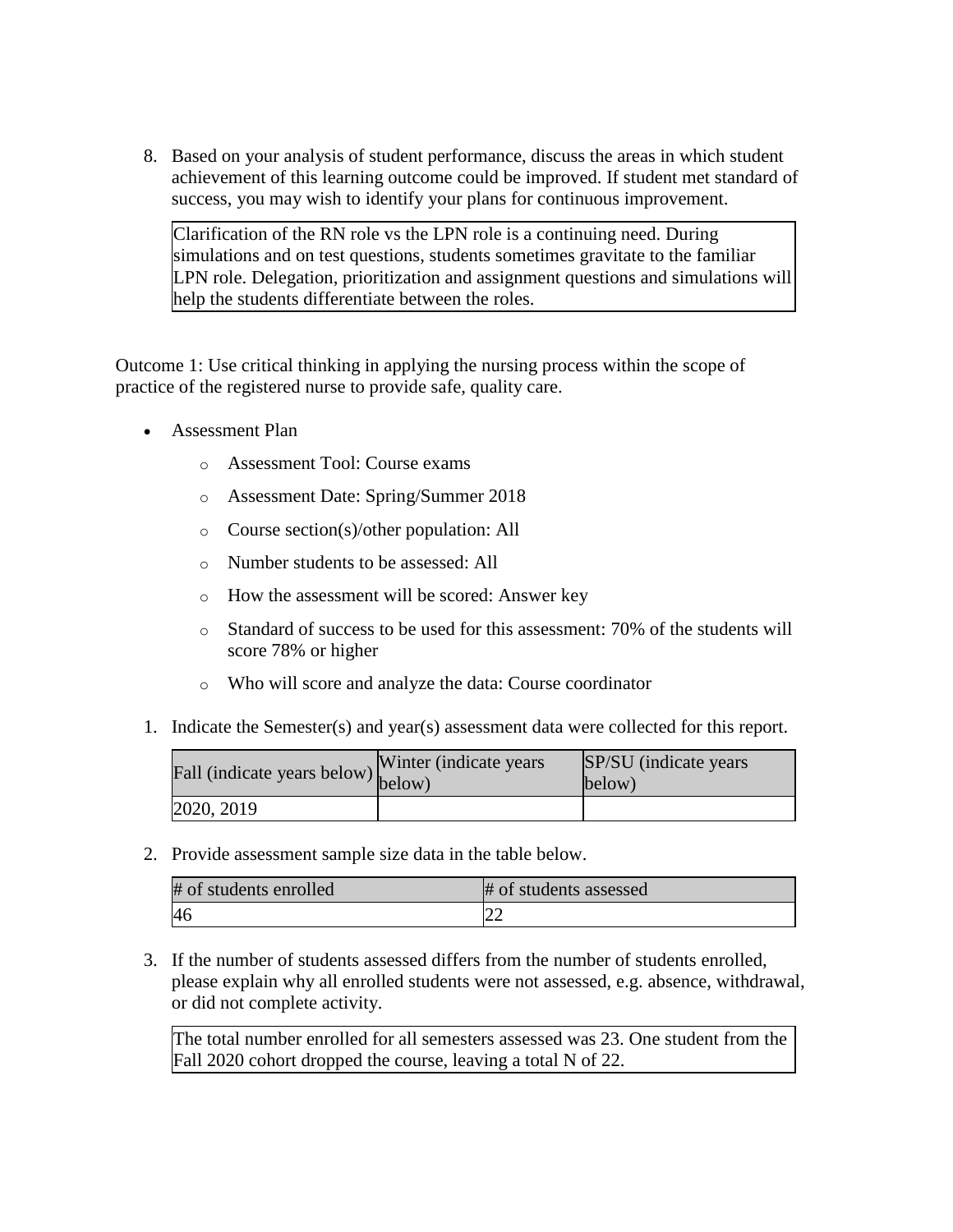4. Describe how students from all populations (day students on campus, DL, MM, evening, extension center sites, etc.) were included in the assessment based on your selection criteria.

In 2019, students met on campus in a computer lab and took the course exams. In 2020, Examity was used to assure secure testing. Students tested from remote locations on their schedule within a defined testing window.

5. Describe the process used to assess this outcome. Include a brief description of this tool and how it was scored.

The exams are multiple-choice, multiple-answer, matching, ordering, and dosage calculation. Blackboard scored the exams initially. Faculty performed item analysis and content validity review. After all irregularities were settled, the scores were awarded.

6. Briefly describe assessment results based on data collected for this outcome and tool during the course assessment. Discuss the extent to which students achieved this learning outcome and indicate whether the standard of success was met for this outcome and tool.

Met Standard of Success: Yes

In 2019, 34 questions were tied to this outcome. In 2020, 32 questions were tied to this outcome. In 2019, 91.7% was the average score on the items. In 2020, 80.9% was the average score on the items. A deeper dive into numbers of questions with performance at less than 78% is not available for 2019. In 2020, students scored less than 78% on 14 of the 32 questions.

7. Based on your interpretation of the assessment results, describe the areas of strength in student achievement of this learning outcome.

Generally, the students showed strength in basic nursing care and priorities. Overall, communication and documentation are strengths of these students. Assessment of patient condition and patient response to therapies are areas of strength for these students.

8. Based on your analysis of student performance, discuss the areas in which student achievement of this learning outcome could be improved. If student met standard of success, you may wish to identify your plans for continuous improvement.

Clarification of the RN role vs the LPN role is a continuing need. During simulations and on test questions, students sometimes gravitate to the familiar LPN role. Delegation, prioritization and assignment questions and simulations will help the students differentiate between the roles.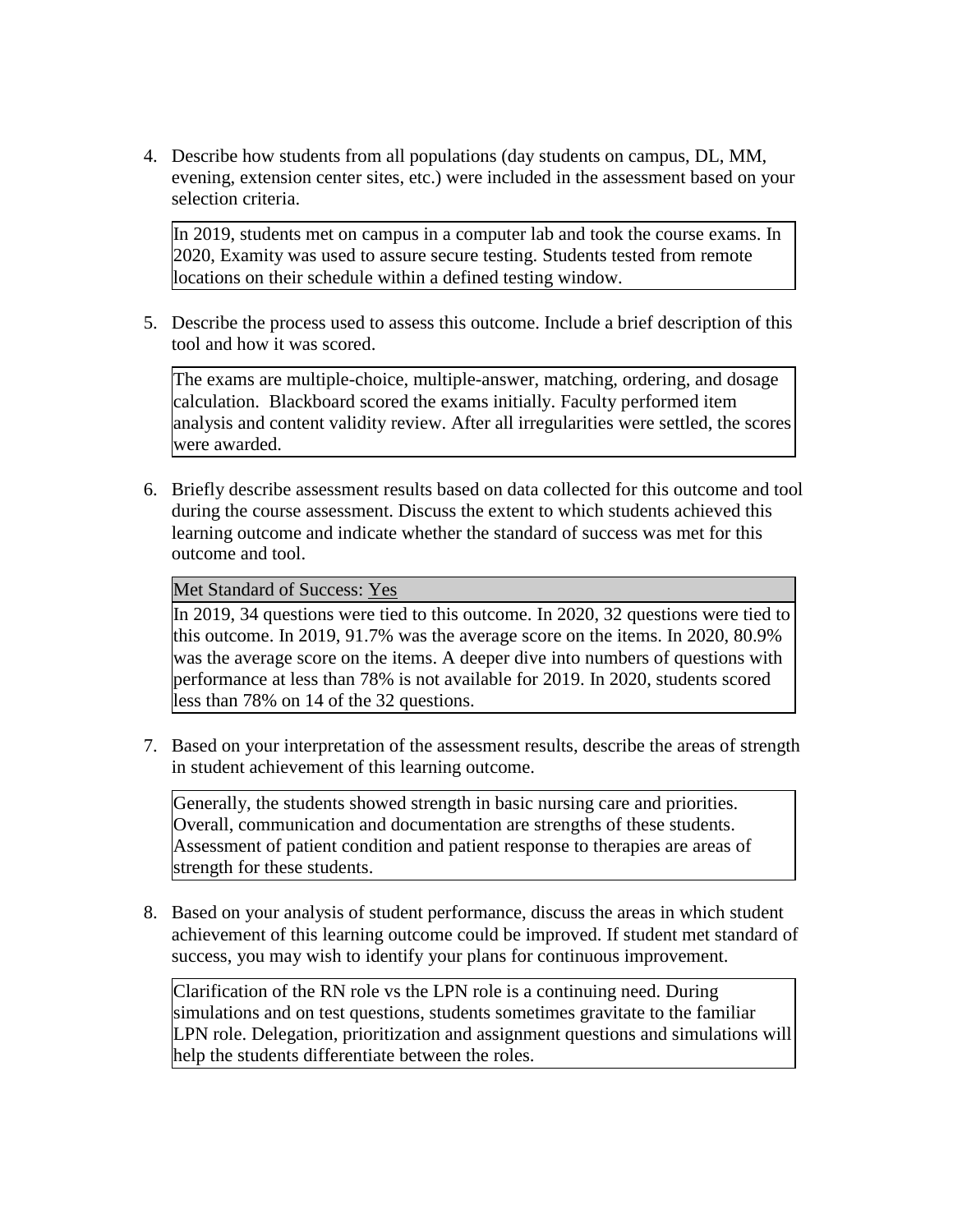Outcome 2: Demonstrate effective communication using technology, written documentation, and verbal expression in the healthcare setting.

- Assessment Plan
	- o Assessment Tool: Clinical Insights and Activities Portfolio
	- o Assessment Date: Spring/Summer 2018
	- o Course section(s)/other population: All
	- o Number students to be assessed: All
	- o How the assessment will be scored: Departmentally-developed rubric
	- $\circ$  Standard of success to be used for this assessment: 70% of the students will score 78% or higher
	- o Who will score and analyze the data: Course coordinator
- 1. Indicate the Semester(s) and year(s) assessment data were collected for this report.

| r'all (indicate years below) below) | Winter (indicate years) | SP/SU (indicate years)<br>below) |
|-------------------------------------|-------------------------|----------------------------------|
| 2020, 2019                          |                         |                                  |

2. Provide assessment sample size data in the table below.

| # of students enrolled | # of students assessed |
|------------------------|------------------------|
|                        | $\sim$                 |

3. If the number of students assessed differs from the number of students enrolled, please explain why all enrolled students were not assessed, e.g. absence, withdrawal, or did not complete activity.

The total number enrolled for all semesters assessed was 23. One student from the Fall 2020 cohort dropped the course, leaving a total N of 22.

4. Describe how students from all populations (day students on campus, DL, MM, evening, extension center sites, etc.) were included in the assessment based on your selection criteria.

Students in Fall 2019 experienced face-to-face learning. Students in Fall 2020 experienced distance learning. Since the assessment tool is a written reflection, the mode of the course did not affect the ability to assess the outcome.

5. Describe the process used to assess this outcome. Include a brief description of this tool and how it was scored.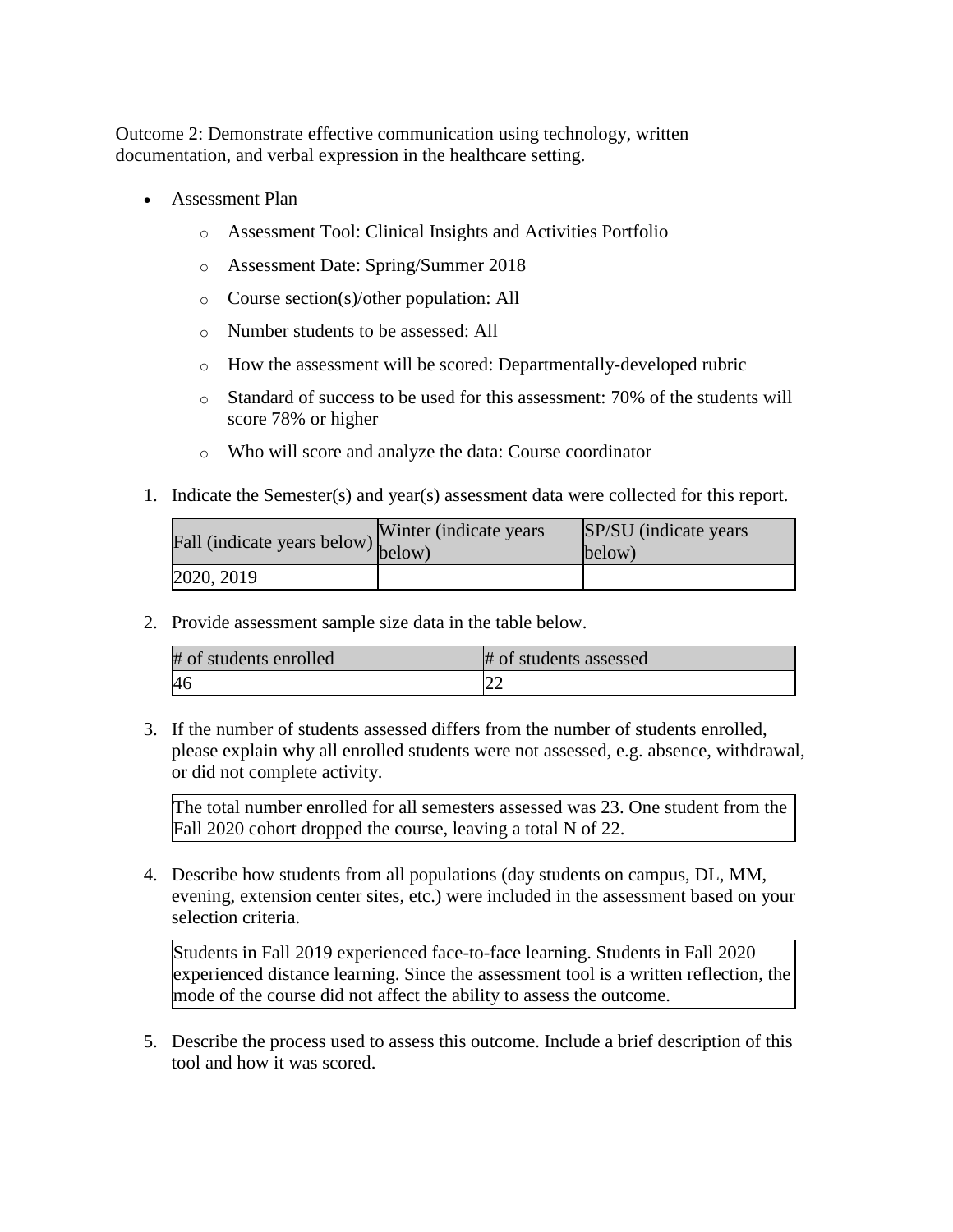The term 'Clinical Activities and Insights' caused some students to believe they had to be in clinical to do the assignment. As a result, the faculty abandoned the portfolio in favor of a discussion board.

6. Briefly describe assessment results based on data collected for this outcome and tool during the course assessment. Discuss the extent to which students achieved this learning outcome and indicate whether the standard of success was met for this outcome and tool.

### Met Standard of Success: No

Since the tool was not deployed as hoped, there is no data to share with regard to this outcome.

7. Based on your interpretation of the assessment results, describe the areas of strength in student achievement of this learning outcome.

As evidenced by the students' adept use of Blackboard, EHR Tutor, VSim and Powerpoint, the students are strong in their use of technology. Their written communication skills are also strong as evidenced by their work on the discussion board questions.

8. Based on your analysis of student performance, discuss the areas in which student achievement of this learning outcome could be improved. If student met standard of success, you may wish to identify your plans for continuous improvement.

An area for improvement with these students would be in the use of the APA format in writing discussion board posts. Citing within the post and referencing after the post are areas in need of practice and improvement.

Outcome 2: Demonstrate effective communication using technology, written documentation, and verbal expression in the healthcare setting.

- Assessment Plan
	- o Assessment Tool: Simulation
	- o Assessment Date: Spring/Summer 2018
	- o Course section(s)/other population: All
	- o Number students to be assessed: All
	- o How the assessment will be scored: Departmentally-developed rubric
	- o Standard of success to be used for this assessment: 70% of the students will score 78% or higher
	- o Who will score and analyze the data: Course coordinator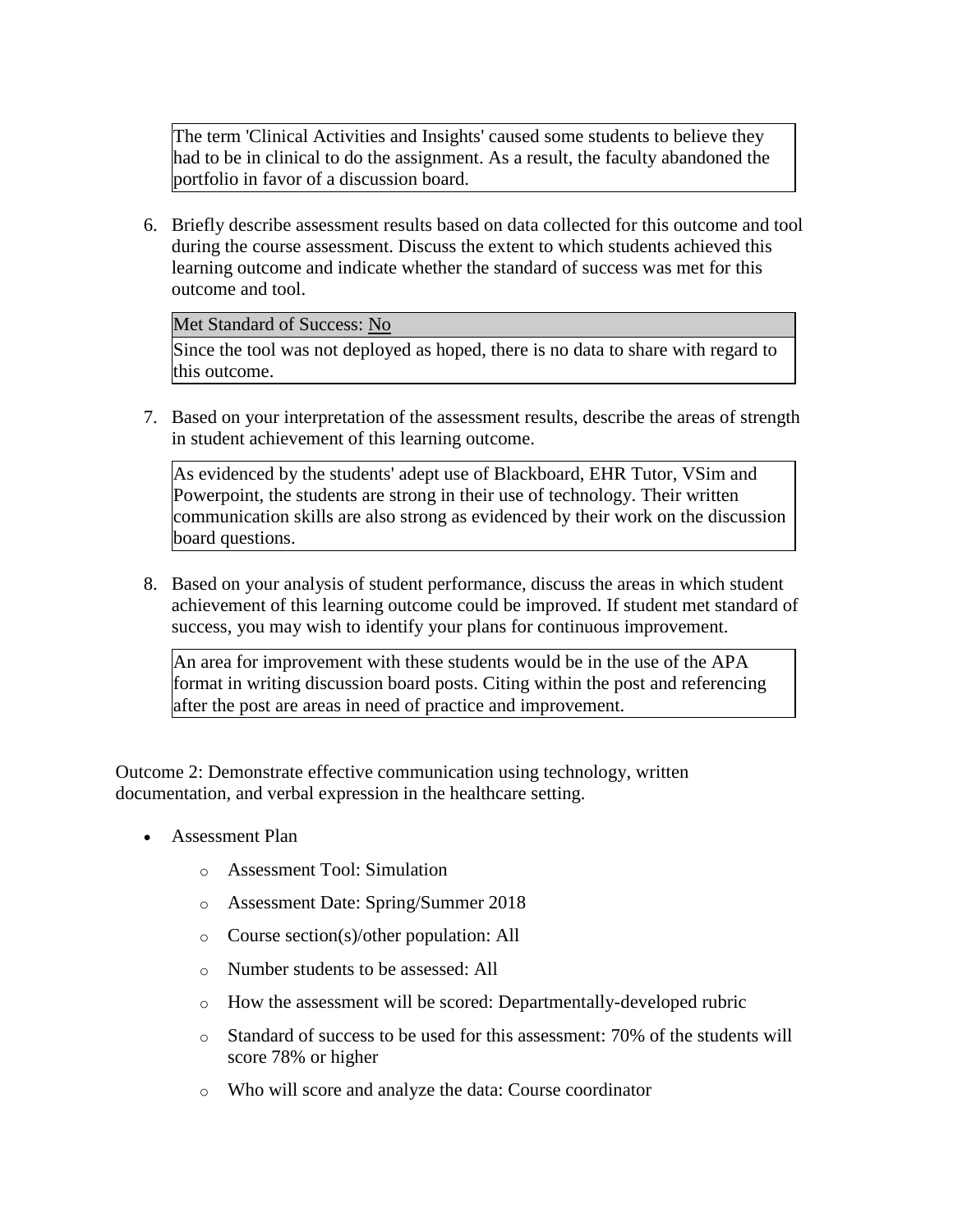1. Indicate the Semester(s) and year(s) assessment data were collected for this report.

| rall (indicate years below) below) | Winter (indicate years) | SP/SU (indicate years)<br>$\text{below}$ |
|------------------------------------|-------------------------|------------------------------------------|
| 2020, 2019                         |                         |                                          |

2. Provide assessment sample size data in the table below.

| # of students enrolled | # of students assessed |
|------------------------|------------------------|
| 46                     |                        |

3. If the number of students assessed differs from the number of students enrolled, please explain why all enrolled students were not assessed, e.g. absence, withdrawal, or did not complete activity.

The total number enrolled for all semesters assessed was 23. One student from the Fall 2020 cohort dropped the course, leaving a total N of 22.

4. Describe how students from all populations (day students on campus, DL, MM, evening, extension center sites, etc.) were included in the assessment based on your selection criteria.

In 2019, students were face-to-face in lab where simulations were held weekly. In 2020, students were guided in more of a video case study approach to simulation. Both years, the same simulated patients were used. In 2020, hands-on skills were not able to be used during the simulations, due to Covid restrictions and social distancing. In addition, virtual simulation assignments were used in both years.

5. Describe the process used to assess this outcome. Include a brief description of this tool and how it was scored.

A checklist of patient priorities was used to determine student management of patient situations. Students took turns in the various roles of the simulation, as well as observers. In debriefing, student participation was noted in order to give all students credit for the activity. In the case of the virtual simulations, all students performed the individual virtual simulations before participating in the group activity.

6. Briefly describe assessment results based on data collected for this outcome and tool during the course assessment. Discuss the extent to which students achieved this learning outcome and indicate whether the standard of success was met for this outcome and tool.

Met Standard of Success: Yes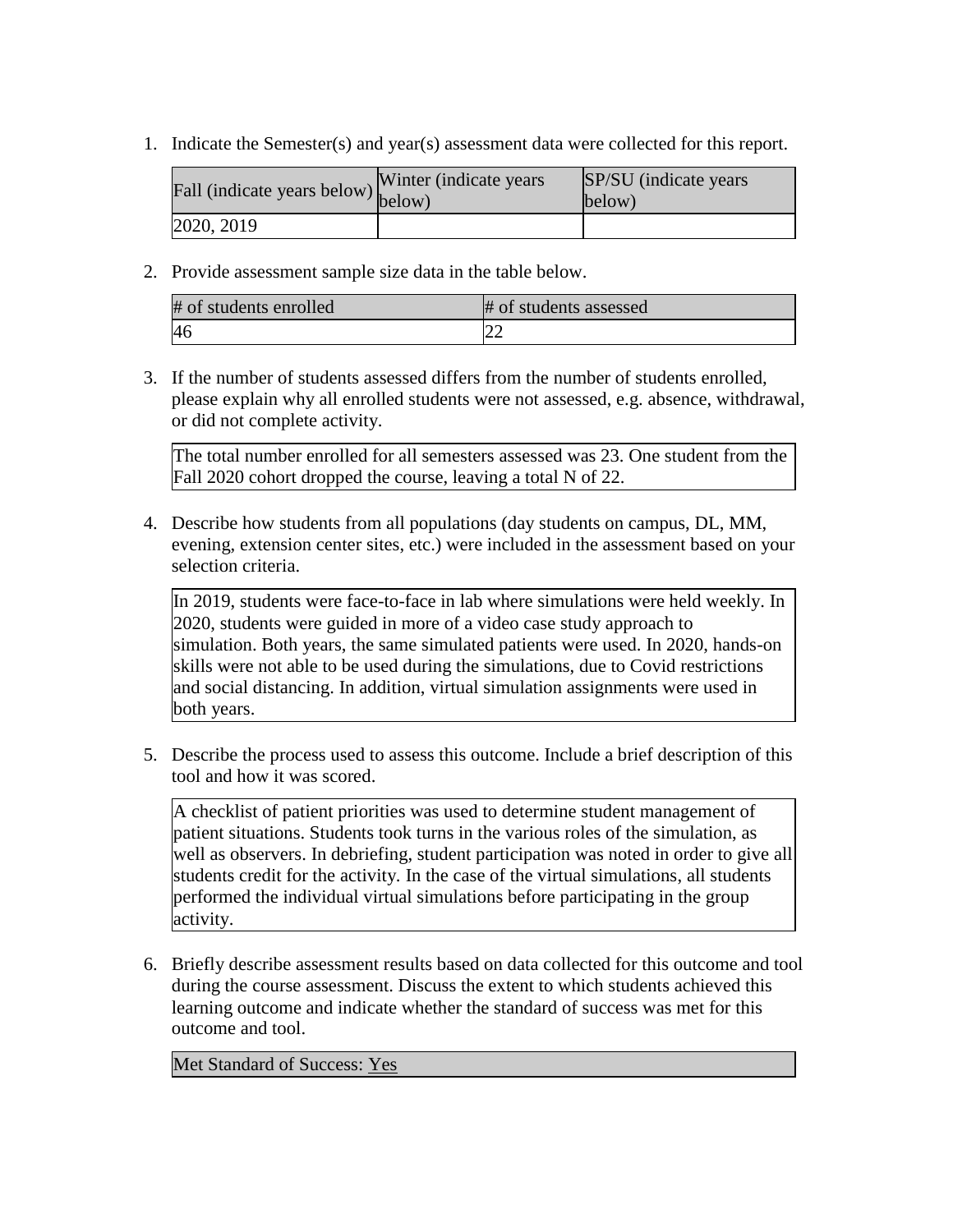The standard of success was met. 95.45% of students achieved 78% or greater.

Of the 22 assessed, one student scored less than 78% and 21 scored greater than 78%.

7. Based on your interpretation of the assessment results, describe the areas of strength in student achievement of this learning outcome.

As evidenced by the students' adept use of Blackboard, EHR Tutor, VSim and Powerpoint, the students are strong in their use of technology. Their written communication skills are also strong as evidenced by their work on the discussion board questions.

8. Based on your analysis of student performance, discuss the areas in which student achievement of this learning outcome could be improved. If student met standard of success, you may wish to identify your plans for continuous improvement.

An area for improvement with these students would be in the use of the APA format in writing discussion board posts. Citing within the post and referencing after the post are areas in need of practice and improvement.

Outcome 3: Demonstrate professional nursing care that incorporates sensitivity to culturally and spiritually diverse adult clients.

- Assessment Plan
	- o Assessment Tool: Clinical Activities and Insights Portfolio
	- o Assessment Date: Spring/Summer 2018
	- o Course section(s)/other population: All
	- o Number students to be assessed: All
	- o How the assessment will be scored: Departmentally-developed rubric
	- o Standard of success to be used for this assessment: 70% of the students will score 78% or higher
	- o Who will score and analyze the data: Course coordinator
- 1. Indicate the Semester(s) and year(s) assessment data were collected for this report.

| Fall (indicate years below) below) | Winter (indicate years) | SP/SU (indicate years)<br>below) |
|------------------------------------|-------------------------|----------------------------------|
| [2020, 2019]                       |                         |                                  |

2. Provide assessment sample size data in the table below.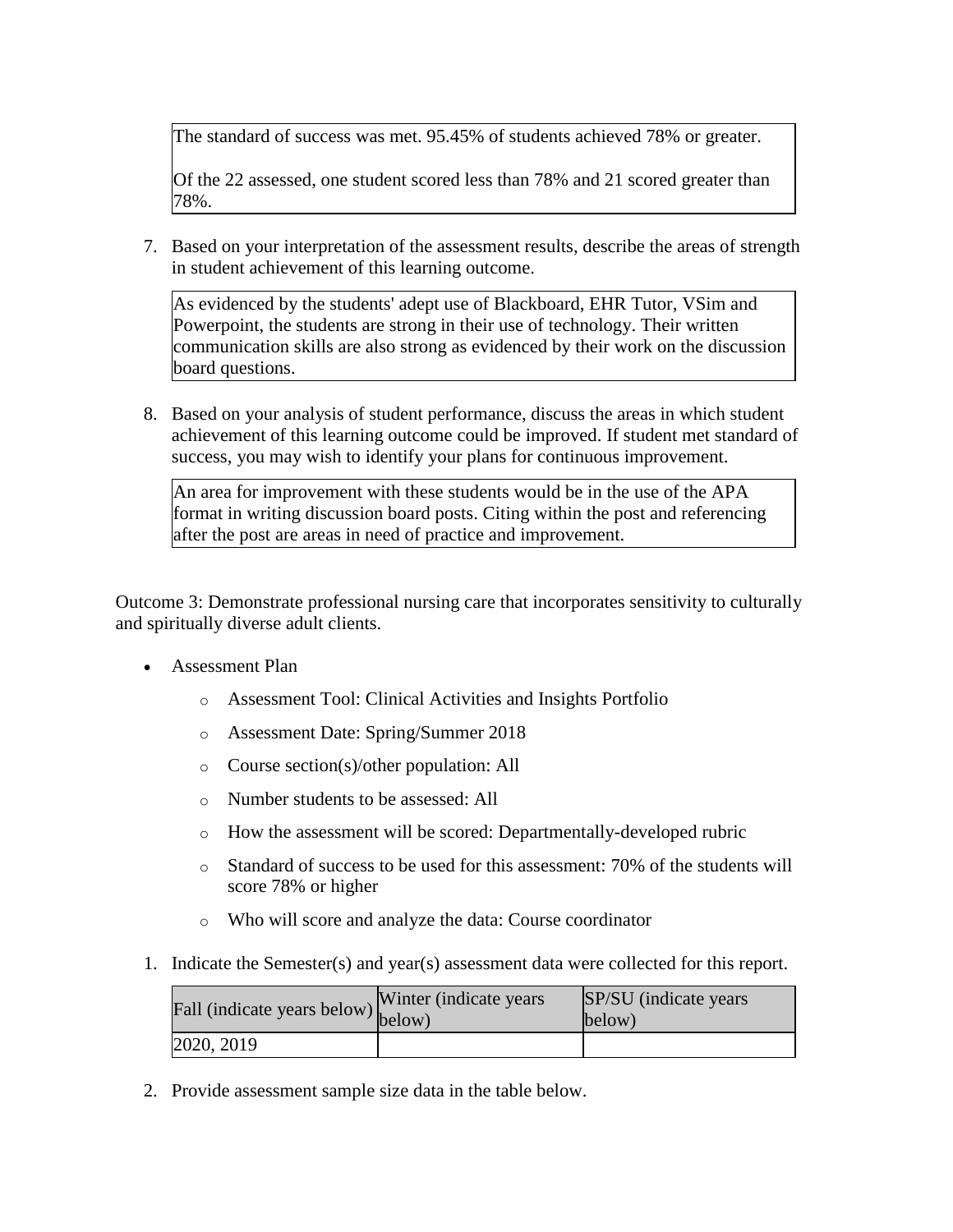| # of students enrolled | # of students assessed |
|------------------------|------------------------|
|                        | ∠∠                     |

3. If the number of students assessed differs from the number of students enrolled, please explain why all enrolled students were not assessed, e.g. absence, withdrawal, or did not complete activity.

The total number enrolled for all semesters assessed was 23. One student from the Fall 2020 cohort dropped the course, leaving a total N of 22.

4. Describe how students from all populations (day students on campus, DL, MM, evening, extension center sites, etc.) were included in the assessment based on your selection criteria.

Students in Fall 2019 experienced face-to-face learning. Students in Fall 2020 experienced distance learning. Since the assessment tool is a written reflection, the mode of the course did not affect the ability to assess the outcome.

5. Describe the process used to assess this outcome. Include a brief description of this tool and how it was scored.

The term 'Clinical Activities and Insights' caused some students to believe they had to be in clinical to do the assignment. As a result, the faculty abandoned the portfolio in favor of a discussion board.

6. Briefly describe assessment results based on data collected for this outcome and tool during the course assessment. Discuss the extent to which students achieved this learning outcome and indicate whether the standard of success was met for this outcome and tool.

#### Met Standard of Success: No

Since the tool was not deployed as hoped, there is no data to share with regard to this outcome.

7. Based on your interpretation of the assessment results, describe the areas of strength in student achievement of this learning outcome.

The group of students is a diverse mix of ages, genders, races and religions. The patients chosen for simulation are a diverse mix. In general, the students are professional in their discussion of sensitive topics and in the handling of patient care matters in simulation. They are also respectful of each other and of the faculty.

8. Based on your analysis of student performance, discuss the areas in which student achievement of this learning outcome could be improved. If student met standard of success, you may wish to identify your plans for continuous improvement.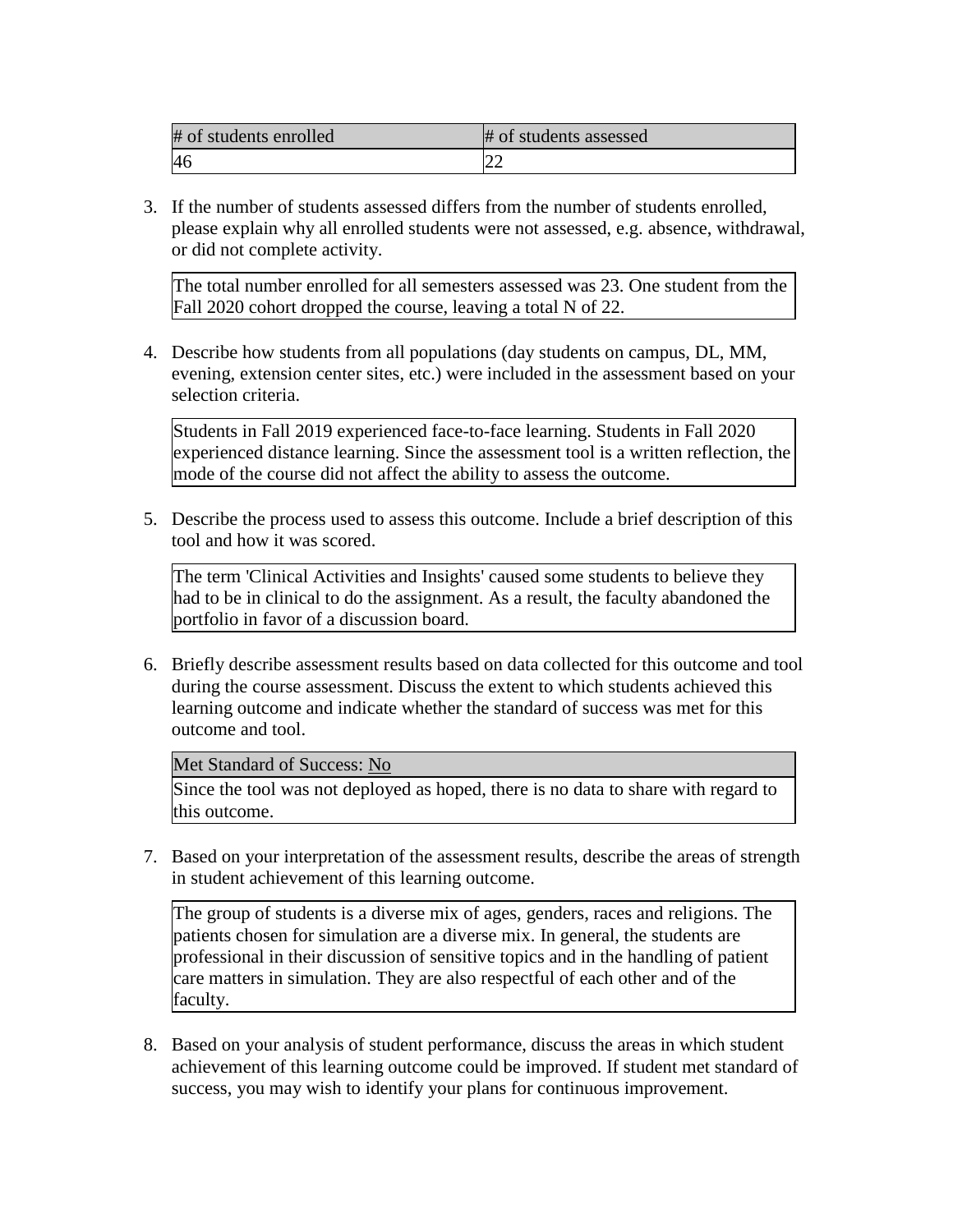Continuous improvement in this area includes plans for diversifying the patient population in simulation. Including opioid addicted birthing moms, transgender health, disrespectful patients/families in simulations will provide the chance for discussing scenarios the students are likely to encounter in clinical as a student and in practice as a RN.

Outcome 3: Demonstrate professional nursing care that incorporates sensitivity to culturally and spiritually diverse adult clients.

- Assessment Plan
	- o Assessment Tool: Simulation
	- o Assessment Date: Spring/Summer 2018
	- o Course section(s)/other population: All
	- o Number students to be assessed: All
	- o How the assessment will be scored: Departmentally-developed rubric
	- o Standard of success to be used for this assessment: 70% of the students will score 78% or higher
	- o Who will score and analyze the data: Course coordinator
- 1. Indicate the Semester(s) and year(s) assessment data were collected for this report.

| rall (indicate years below) below) | Winter (indicate years) | SP/SU (indicate years)<br>below) |
|------------------------------------|-------------------------|----------------------------------|
| 2020, 2019                         |                         |                                  |

2. Provide assessment sample size data in the table below.

| # of students enrolled | # of students assessed |
|------------------------|------------------------|
|                        | $\sim$                 |

3. If the number of students assessed differs from the number of students enrolled, please explain why all enrolled students were not assessed, e.g. absence, withdrawal, or did not complete activity.

The total number enrolled for all semesters assessed was 23. One student from the Fall 2020 cohort dropped the course, leaving a total N of 22.

4. Describe how students from all populations (day students on campus, DL, MM, evening, extension center sites, etc.) were included in the assessment based on your selection criteria.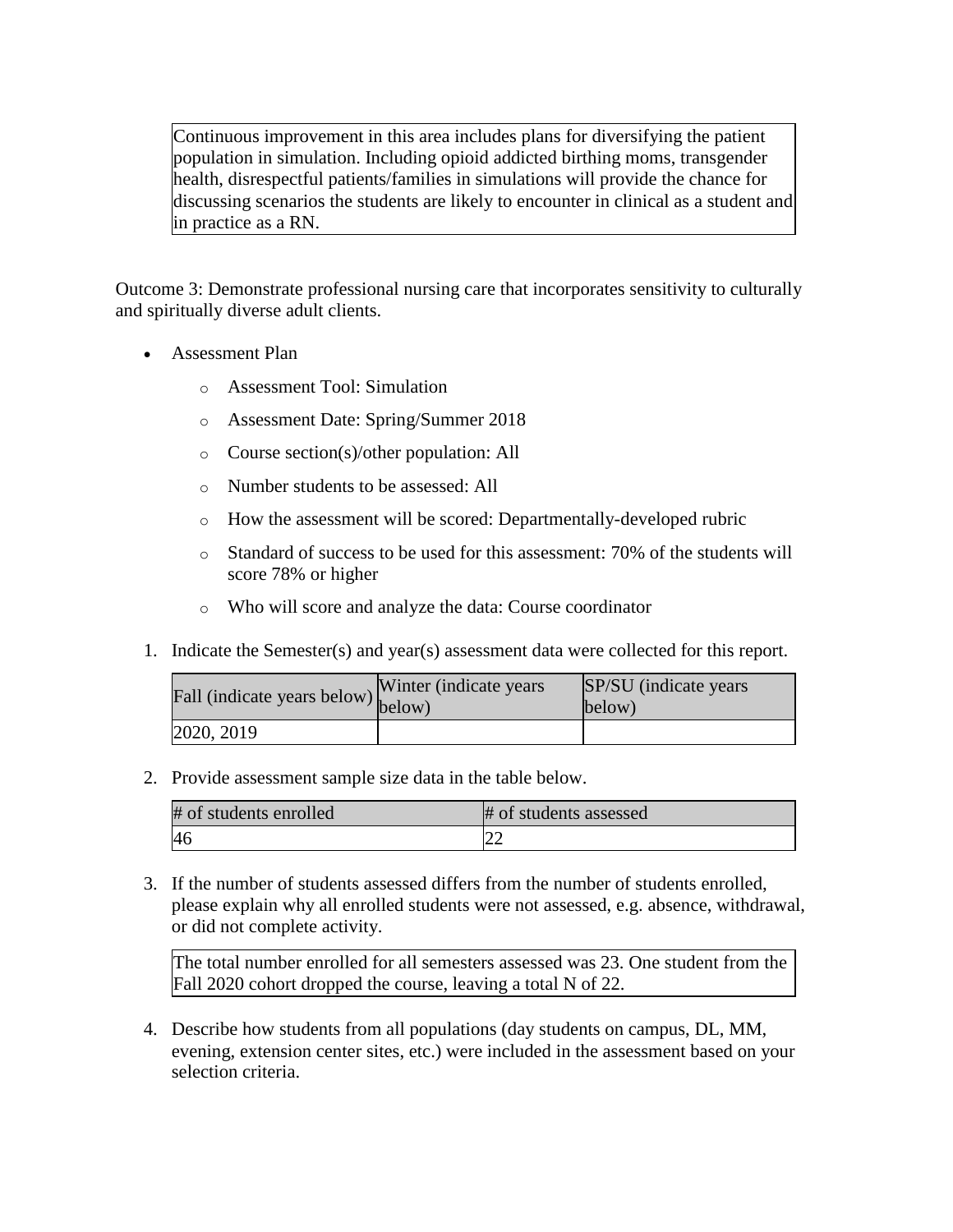In 2019, students were face-to-face in lab where simulations were held weekly. In 2020, students were guided in more of a video case study approach to simulation. Both years, the same simulated patients were used. In 2020, hands-on skills were not able to be used during the simulations, due to Covid restrictions and social distancing. In addition, virtual simulation assignments were used in both years.

5. Describe the process used to assess this outcome. Include a brief description of this tool and how it was scored.

A checklist of patient priorities was used to determine student management of patient situations. Students took turns in the various roles of the simulation, as well as observers. In debriefing, student participation was noted in order to give all students credit for the activity. In the case of the virtual simulations, all students performed the individual virtual simulations before participating in the group activity.

6. Briefly describe assessment results based on data collected for this outcome and tool during the course assessment. Discuss the extent to which students achieved this learning outcome and indicate whether the standard of success was met for this outcome and tool.

Met Standard of Success: Yes

The standard of success was met. 95.45% of students achieved 78% or greater.

Of the 22 assessed, one student scored less than 78% and 21 scored greater than 78%.

7. Based on your interpretation of the assessment results, describe the areas of strength in student achievement of this learning outcome.

The group of students is a diverse mix of ages, genders, races and religions. The patients chosen for simulation are a diverse mix. In general, the students are professional in their discussion of sensitive topics and in the handling of patient care matters in simulation. They are also respectful of each other and of the faculty.

8. Based on your analysis of student performance, discuss the areas in which student achievement of this learning outcome could be improved. If student met standard of success, you may wish to identify your plans for continuous improvement.

Continuous improvement in this area includes plans for diversifying the patient population in simulation. Including opioid addicted birthing moms, transgender health, disrespectful patients/families in simulations will provide the chance for discussing scenarios the students are likely to encounter in clinical as a student and in practice as a RN.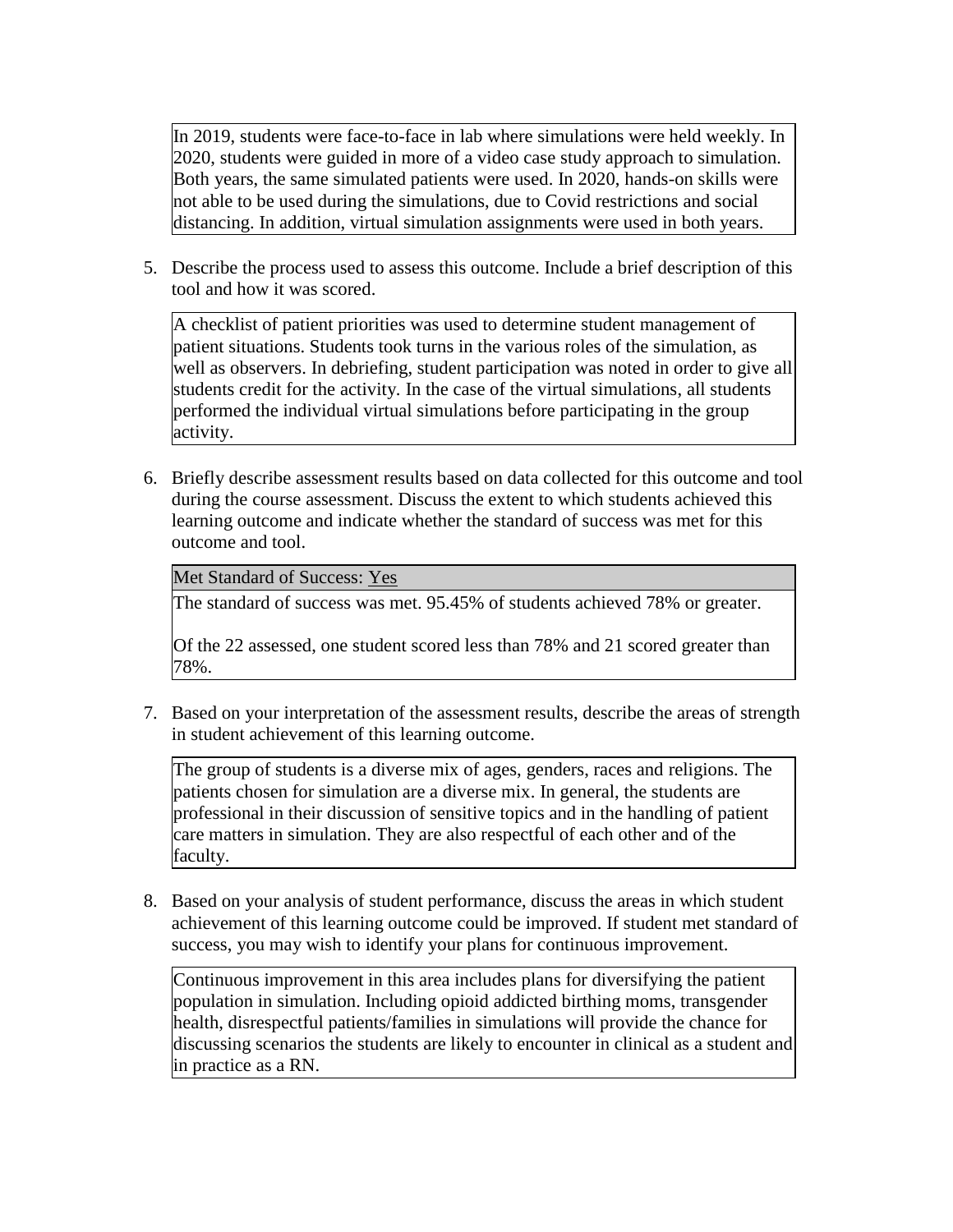Outcome 4: Exhibit empathetic, compassionate, caring interactions and behaviors in the healthcare setting.

- Assessment Plan
	- o Assessment Tool: Clinical Activities and Insights Portfolio
	- o Assessment Date: Spring/Summer 2018
	- o Course section(s)/other population: All
	- o Number students to be assessed: All
	- o How the assessment will be scored: Departmentally-developed rubric
	- o Standard of success to be used for this assessment: 70% of the students will score 78% or higher
	- o Who will score and analyze the data: Course coordinator
- 1. Indicate the Semester(s) and year(s) assessment data were collected for this report.

| $\angle$ all (indicate years below) $\begin{bmatrix} 1 & 1 \\ 1 & 1 \end{bmatrix}$ | Winter (indicate years) | SP/SU (indicate years)<br>below) |
|------------------------------------------------------------------------------------|-------------------------|----------------------------------|
| 2020, 2019                                                                         |                         |                                  |

2. Provide assessment sample size data in the table below.

| # of students enrolled | # of students assessed |
|------------------------|------------------------|
| <sup>46</sup>          | ∠∠                     |

3. If the number of students assessed differs from the number of students enrolled, please explain why all enrolled students were not assessed, e.g. absence, withdrawal, or did not complete activity.

The total number enrolled for all semesters assessed was 23. One student from the Fall 2020 cohort dropped the course, leaving a total N of 22.

4. Describe how students from all populations (day students on campus, DL, MM, evening, extension center sites, etc.) were included in the assessment based on your selection criteria.

Students in Fall 2019 experienced face to face learning. Students in Fall 2020 experienced distance learning. Since the assessment tool is a written reflection, the mode of the course did not affect the ability to assess the outcome.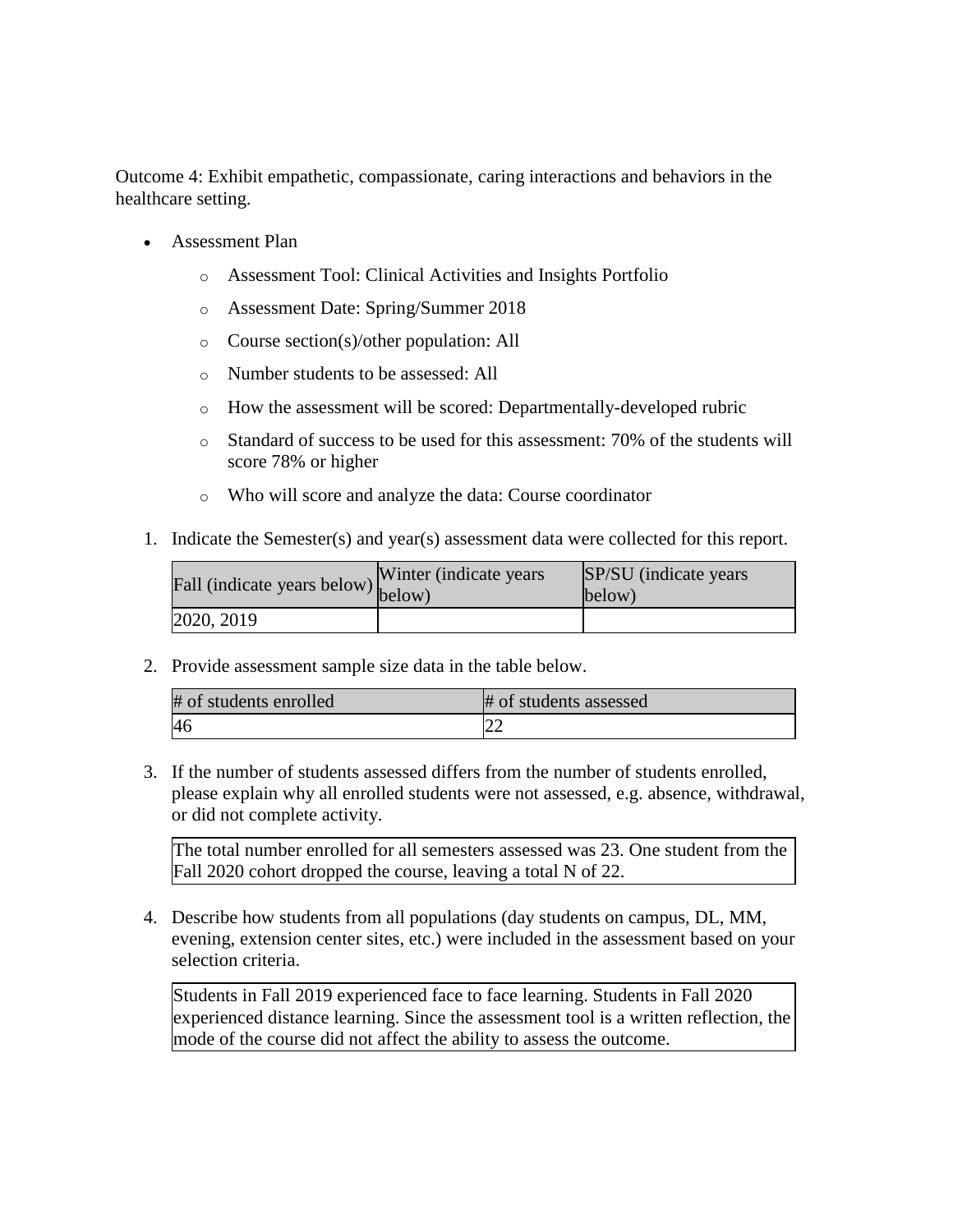5. Describe the process used to assess this outcome. Include a brief description of this tool and how it was scored.

The term 'Clinical Activities and Insights' caused some students to believe they had to be in clinical to do the assignment. As a result, the faculty abandoned the portfolio in favor of a discussion board.

6. Briefly describe assessment results based on data collected for this outcome and tool during the course assessment. Discuss the extent to which students achieved this learning outcome and indicate whether the standard of success was met for this outcome and tool.

## Met Standard of Success: No

Since the tool was not deployed as hoped, there is no data to share with regard to this outcome.

7. Based on your interpretation of the assessment results, describe the areas of strength in student achievement of this learning outcome.

Although these students do not go to clinical in this course, they do have simulation and discussions wherein they can demonstrate empathy, compassion, and caring. These words are among the traits listed on our simulation checklists as the students work through their scenarios.

8. Based on your analysis of student performance, discuss the areas in which student achievement of this learning outcome could be improved. If student met standard of success, you may wish to identify your plans for continuous improvement.

Continuous improvement in this area will include plans to create simulation scenarios that challenge the students' willingness to exhibit the qualities in the face of obviously offensive patients and/or families. For example, the nurse who is on duty when the officer who just killed a man in the street is brought into the ER for a gunshot wound sustained in the encounter; the nurse who is on duty when the drunk driver who was driving six teenagers home when she crashed into a tree and is the sole survivor; the white supremist who caught his own shirt on fire while burning a cross on the black family's lawn; the young mom who brings an inconsolable baby into the ER... turns out the baby has a broken skull and the mom is suspected of abuse... All these situations call for professional care while the inside emotions often are in conflict ... creating discussions and simulations will allow the students to practice this before they encounter it in practice.

Outcome 4: Exhibit empathetic, compassionate, caring interactions and behaviors in the healthcare setting.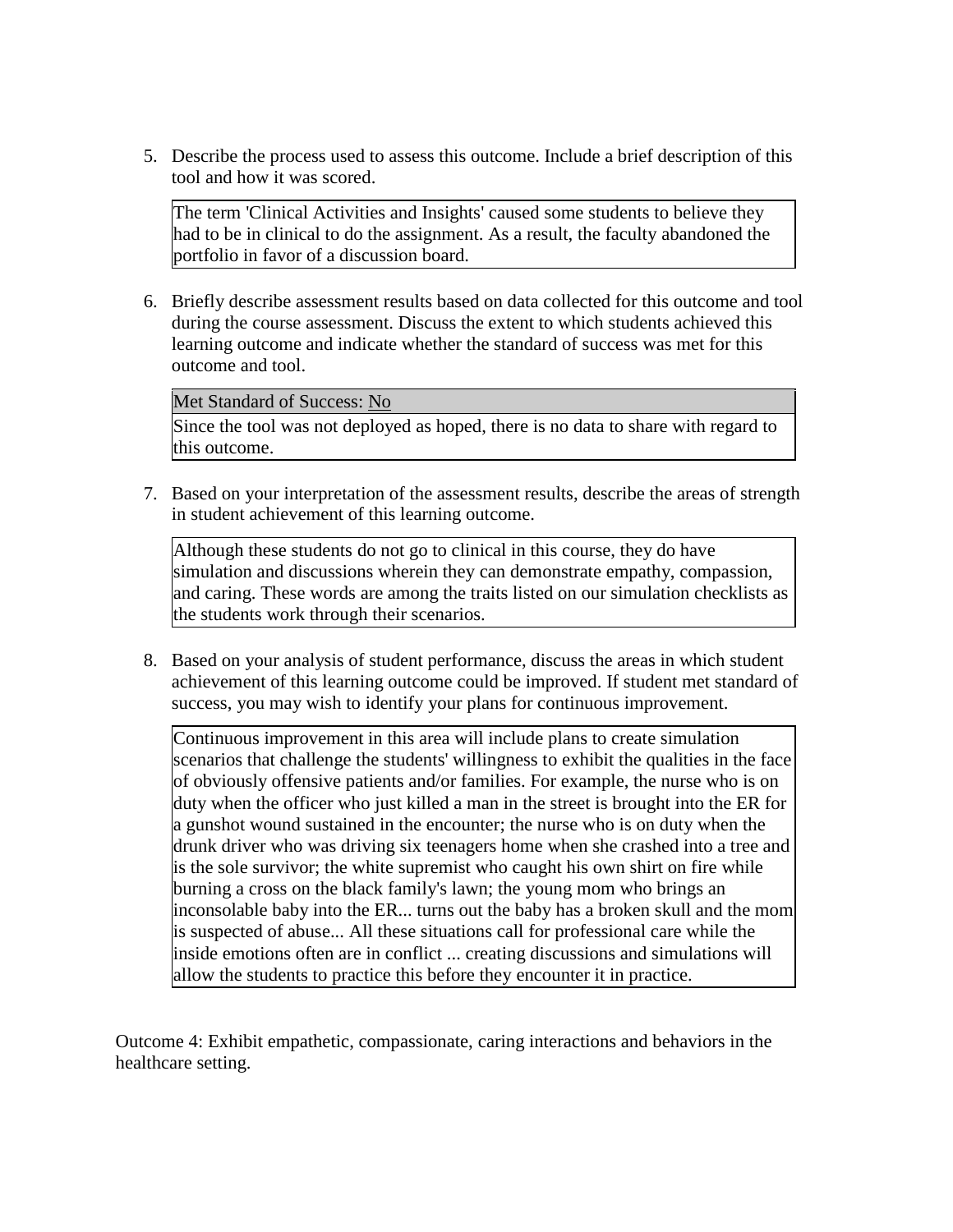- Assessment Plan
	- o Assessment Tool: Simulation
	- o Assessment Date: Spring/Summer 2018
	- o Course section(s)/other population: All
	- o Number students to be assessed: All
	- o How the assessment will be scored: Departmentally-developed rubric
	- $\circ$  Standard of success to be used for this assessment: 70% of the students will score 78% or higher
	- o Who will score and analyze the data: Course coordinator
- 1. Indicate the Semester(s) and year(s) assessment data were collected for this report.

| Fall (indicate years below) below) | Winter (indicate years) | SP/SU (indicate years)<br>below) |
|------------------------------------|-------------------------|----------------------------------|
| 2020, 2019                         |                         |                                  |

2. Provide assessment sample size data in the table below.

| # of students enrolled | # of students assessed |
|------------------------|------------------------|
| 46                     |                        |

3. If the number of students assessed differs from the number of students enrolled, please explain why all enrolled students were not assessed, e.g. absence, withdrawal, or did not complete activity.

The total number enrolled for all semesters assessed was 23. One student from the Fall 2020 cohort dropped the course, leaving a total N of 22.

4. Describe how students from all populations (day students on campus, DL, MM, evening, extension center sites, etc.) were included in the assessment based on your selection criteria.

In 2019, students were face-to-face in lab where simulations were held weekly. In 2020, students were guided in more of a video case study approach to simulation. Both years, the same simulated patients were used. In 2020, hands on skills were not able to be used during the simulations, due to Covid restrictions and social distancing. In addition, virtual simulation assignments were used in both years.

5. Describe the process used to assess this outcome. Include a brief description of this tool and how it was scored.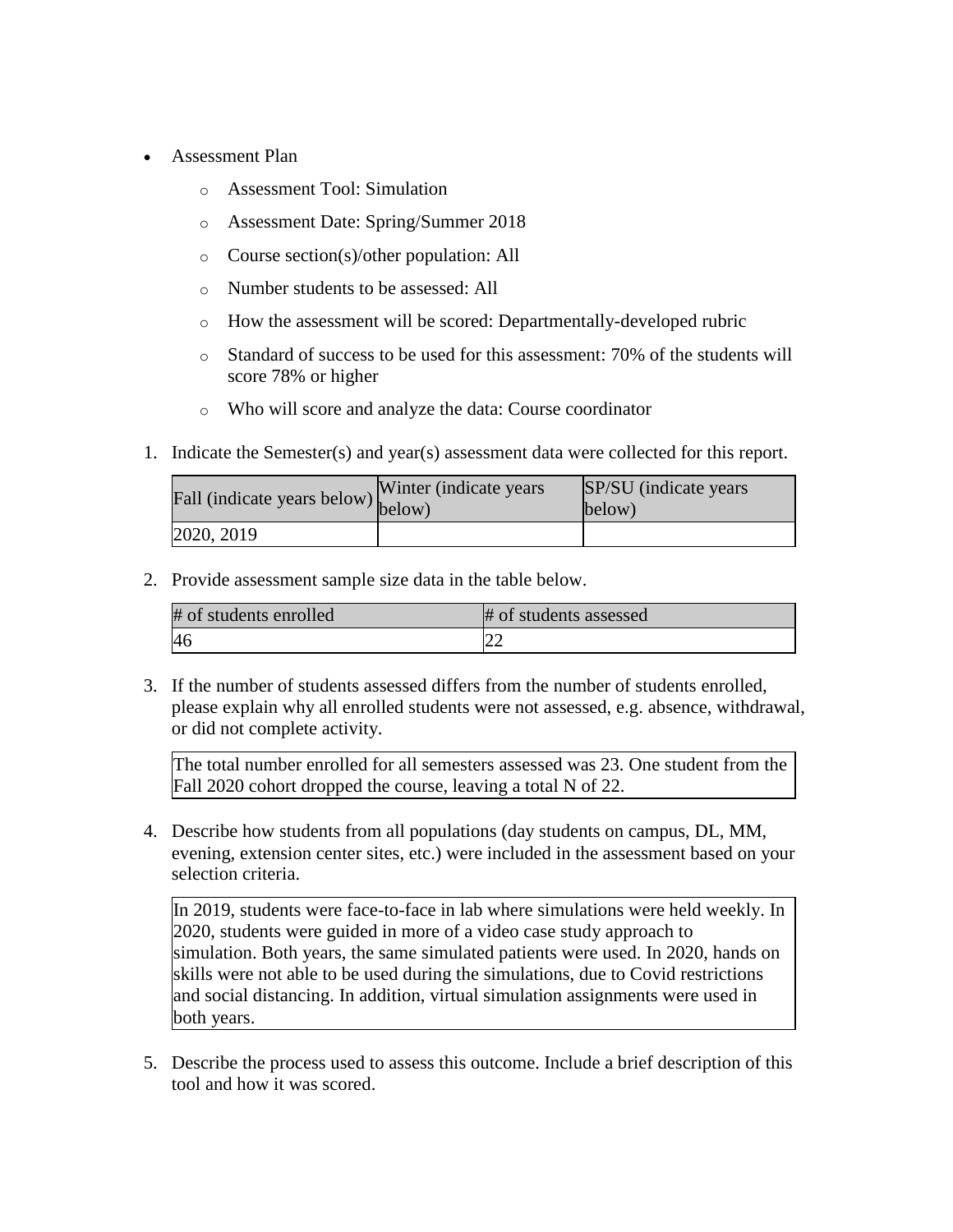A checklist of patient priorities was used to determine student management of patient situations. Students took turns in the various roles of the simulation, as well as observers. In debriefing, student participation was noted in order to give all students credit for the activity. In the case of the virtual simulations, all students performed the individual virtual simulations before participating in the group activity.

6. Briefly describe assessment results based on data collected for this outcome and tool during the course assessment. Discuss the extent to which students achieved this learning outcome and indicate whether the standard of success was met for this outcome and tool.

Met Standard of Success: Yes

The standard of success was met. 86.36% of students achieved 78% or greater.

Of the 22 assessed, three students scored less than 78% and 19 scored greater than 78%.

7. Based on your interpretation of the assessment results, describe the areas of strength in student achievement of this learning outcome.

Although these students do not go to clinical in this course, they do have simulation and discussions wherein they can demonstrate empathy, compassion, and caring. These words are among the traits listed on our simulation checklists as the students work through their scenarios.

8. Based on your analysis of student performance, discuss the areas in which student achievement of this learning outcome could be improved. If student met standard of success, you may wish to identify your plans for continuous improvement.

Continuous improvement in this area will include plans to create simulation scenarios that challenge the students' willingness to exhibit the qualities in the face of obviously offensive patients and/or families. For example, the nurse who is on duty when the officer who just killed a man in the street is brought into the ER for a gunshot wound sustained in the encounter; the nurse who is on duty when the drunk driver who was driving six teenagers home when she crashed into a tree and is the sole survivor; the white supremist who caught his own shirt on fire while burning a cross on the black family's lawn; the young mom who brings an inconsolable baby into the ER... turns out the baby has a broken skull and the mom is suspected of abuse... All these situations call for professional care while the inside emotions often are in conflict ... creating discussions and simulations will allow the students to practice this before they encounter it in practice.

## **III. Course Summary and Intended Changes Based on Assessment Results**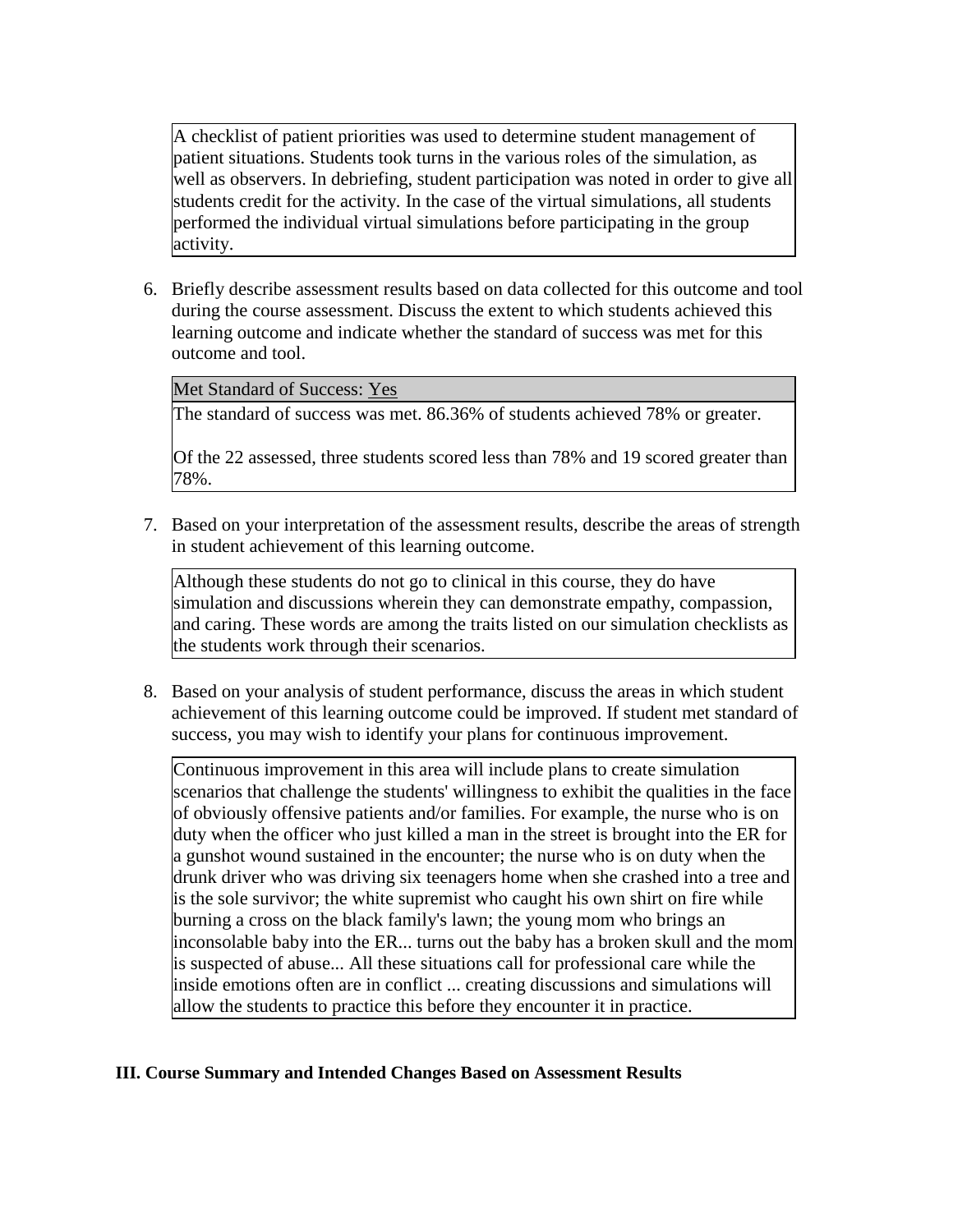1. Based on the previous report's Intended Change(s) identified in Section I above, please discuss how effective the changes were in improving student learning.

There is not a previous assessment.

2. Describe your overall impression of how this course is meeting the needs of students. Did the assessment process bring to light anything about student achievement of learning outcomes that surprised you?

In general, yes; the course is meeting the basic needs of preparing the LPN students to mainstream with the traditional students in the third nursing course. Opportunities do exist with this group of practicing LPNs to have more in-depth discussions of real patient care. When we put the course together, we were focused on preparing the LPNs for participation in the WCC nursing program to ultimately meet their goal of RN. We've learned, though, these students are adult learners with rich work experiences upon which we can build a more meaningful foundation. This is especially possible in gathering their work experiences to use toward building empathy exercises and collaboration exercises. Continuously reminding the LPNs of the RN role throughout all their stories/experiences is important to their success on the NCLEX-RN. We have to respect where they're coming from while encouraging them to strive for the next rung.

3. Describe when and how this information, including the action plan, was or will be shared with Departmental Faculty.

This report and information will be shared with the faculty at the department meeting on November 11, 2021.

4.

Intended Change(s)

| <b>Intended Change</b> | Description of the<br>change                                                                | Rationale                                                                                                                                                                                                                                                                     | Implementation<br>Date |
|------------------------|---------------------------------------------------------------------------------------------|-------------------------------------------------------------------------------------------------------------------------------------------------------------------------------------------------------------------------------------------------------------------------------|------------------------|
| <b>Assessment Tool</b> | Instead of a Clinical<br>Insights Portfolio,<br>we will change it to<br>a Discussion Board. | The Clinical<br>Insights Portfolio is<br>a name that threw<br>off the students and<br>the faculty. By<br>calling it a<br>discussion board<br>and writing the<br>rubric and<br>linstructions in terms<br>of clinical insights,<br>we'll accomplish the<br>goal but not confuse | 2022                   |